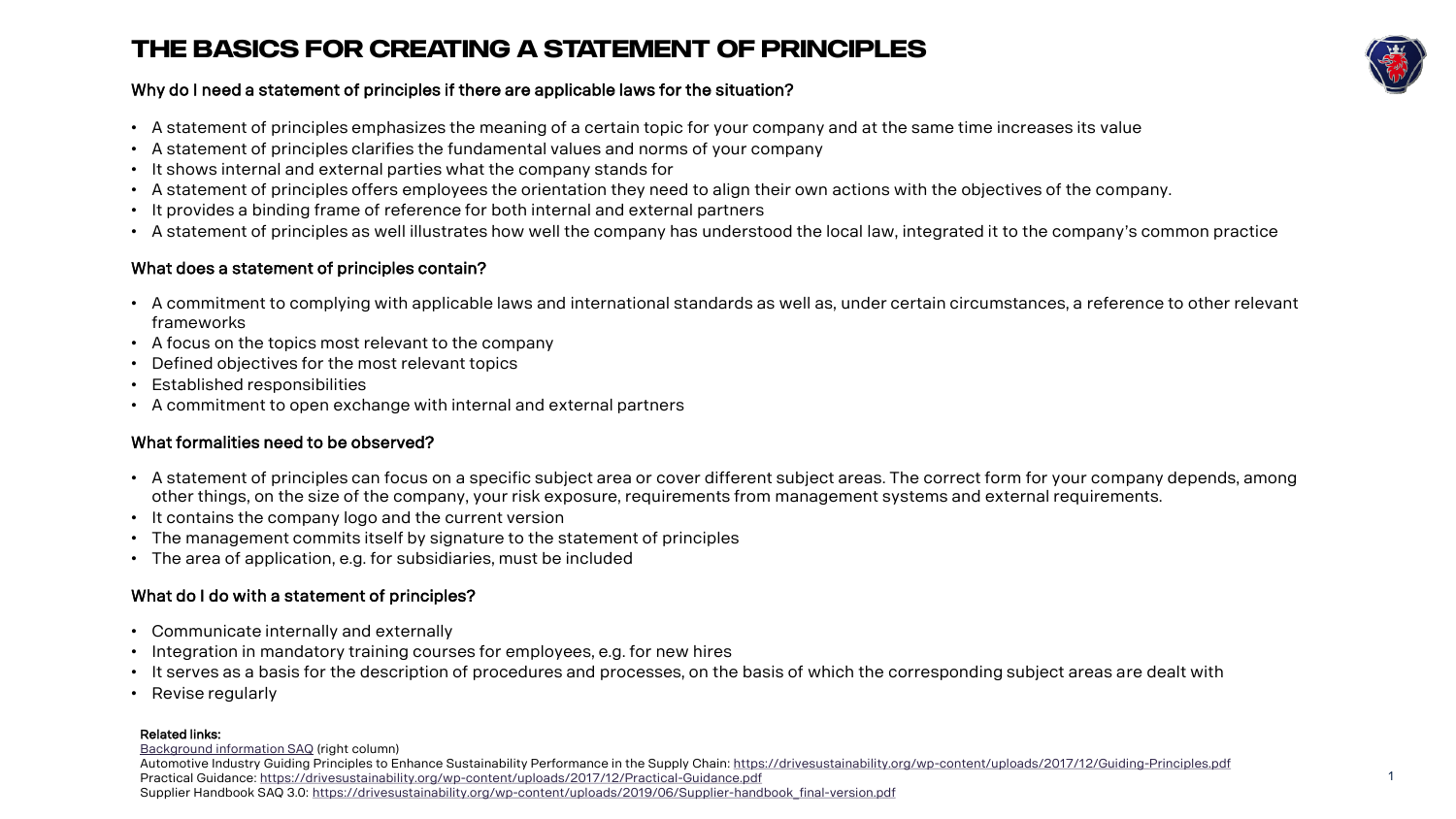

### **Code of conduct**

- Sets out the supplier's expectations of their staff and the values or proper practice for the business
- Should contain:
	- − the name of a senior member of staff with overall responsibility
	- − information or guidance on labour standards, environmental sustainability, bribery and corruption as well as health and safety
	- − example: Scania Code of Conduct

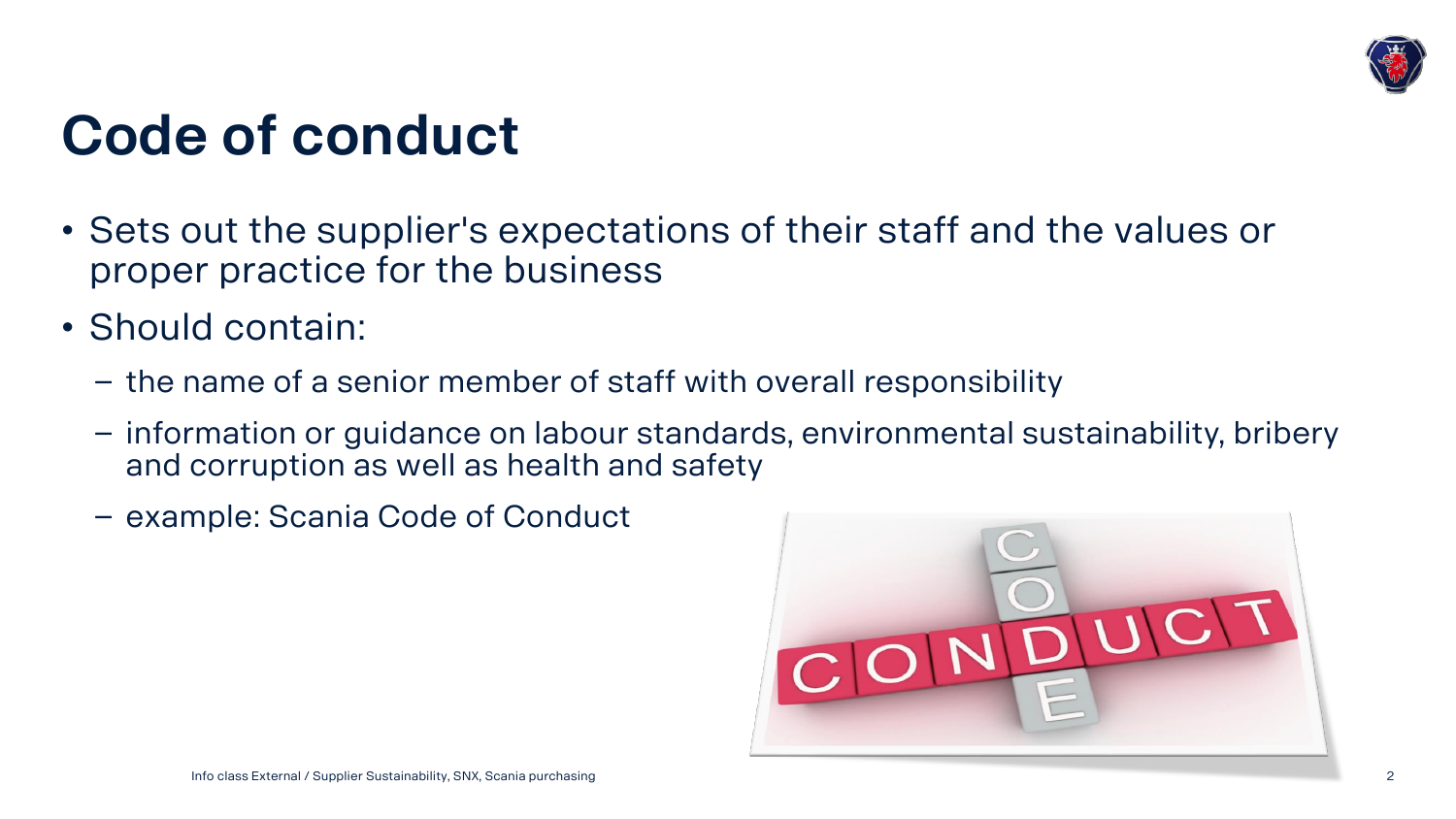

## **Training on sustainability**

- There should be training sessions to enhance the understanding of Sustainability at your site
- Could be a part of the code of conduct training if it involves all areas
	- − Important to train your employees in the code of conduct! Could be an e-learning

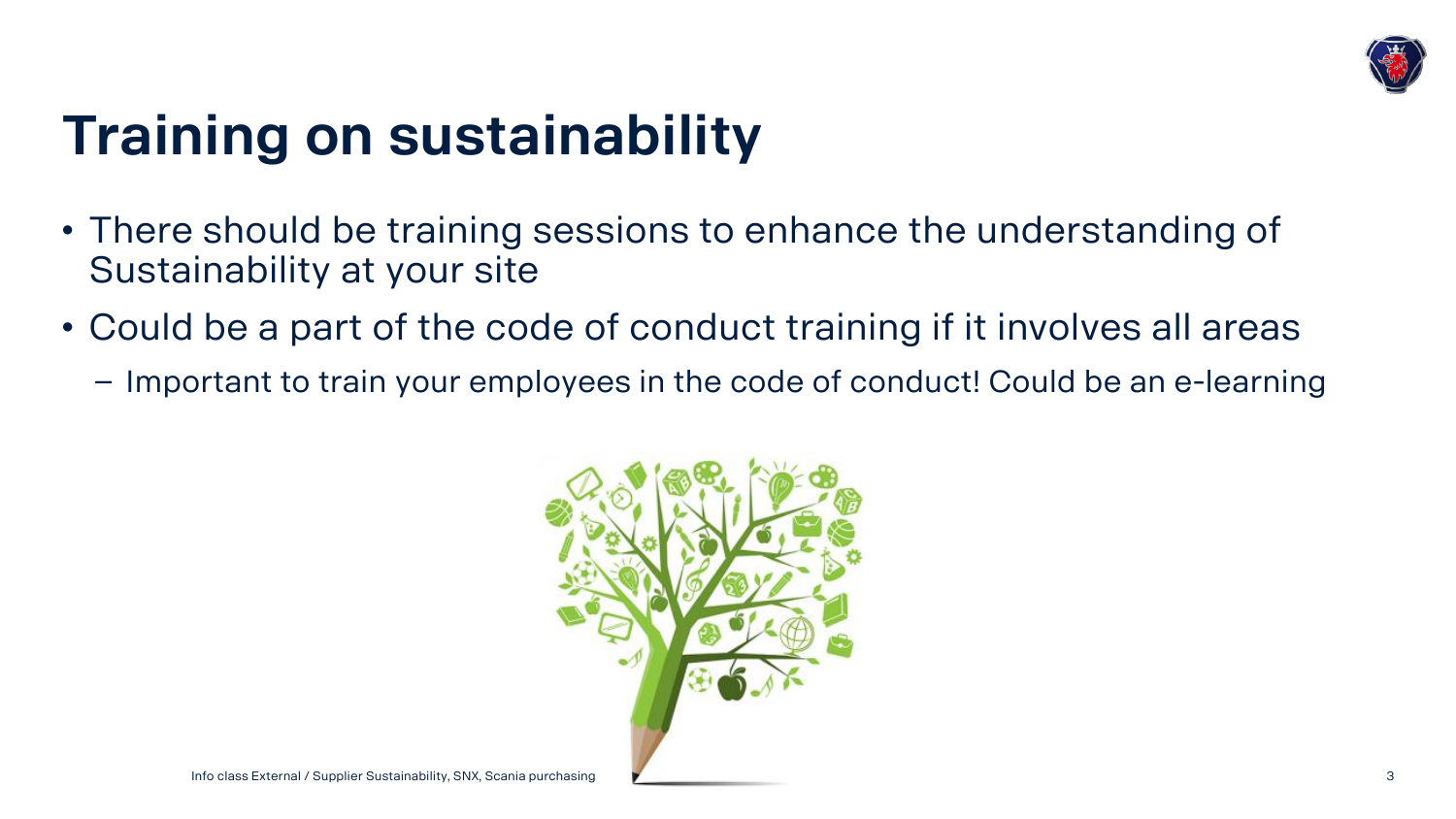

# **Working conditions and human rights policy**

- A written declaration of intent and can include targets against the organisation's key performance indicators (KPIs).
- Should contain:
	- − labour standards, working conditions, working hours, wages and benefits, social initiatives, non-discrimination and compliance with legislation and regulation
	- − management responsibility and commitment to social sustainability
	- − employee responsibilities to follow the organisation's policies regarding social sustainability issues
	- − training and awareness
	- − targets against the organisation's KPIs
	- − can be the same as code of conduct if it covers all areas

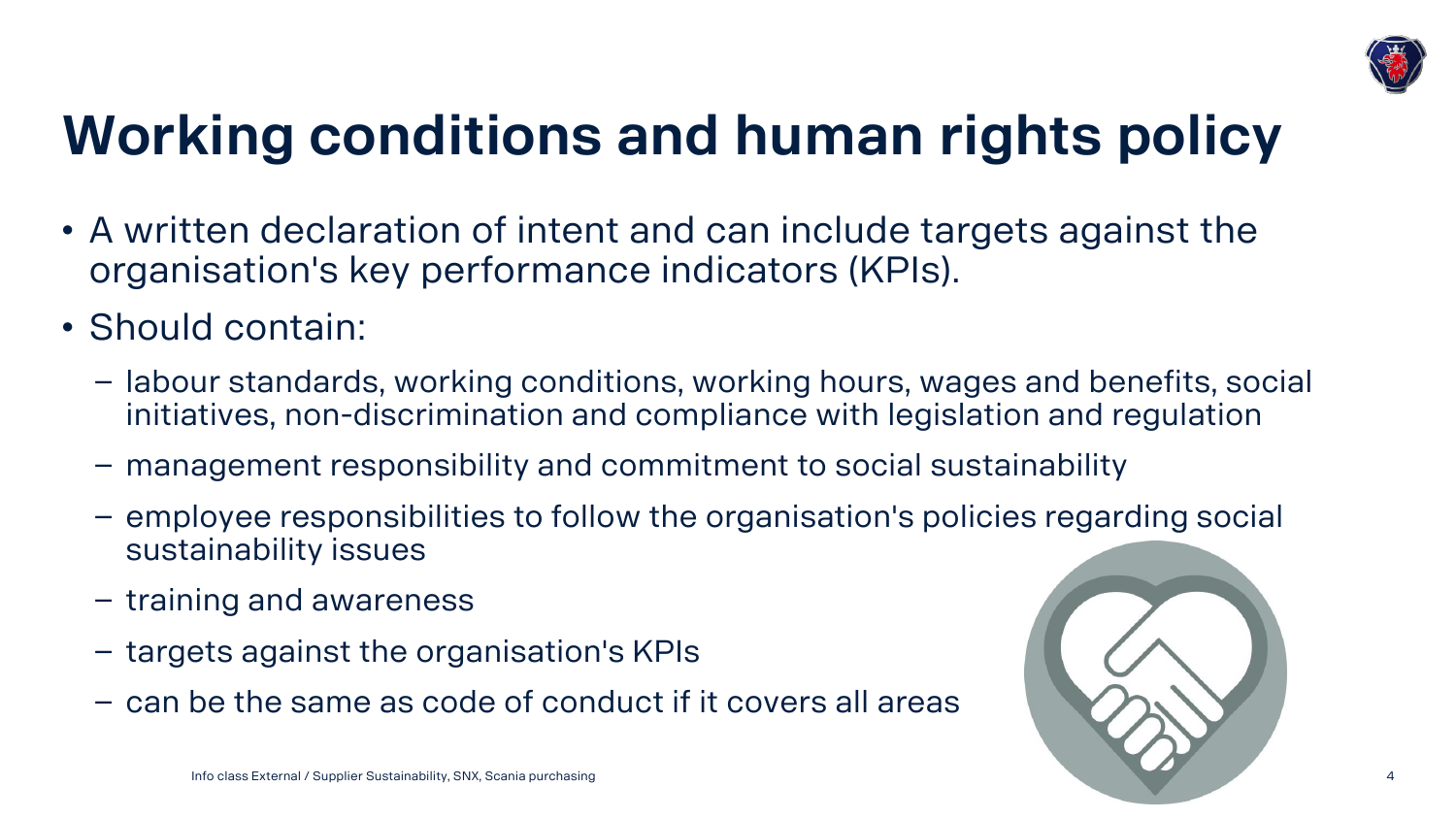

## **Health and safety policy**

- A health and safety policy is used by an organisation to set out its action to meet its targets and objectives
- Should contain:
	- − management responsibility for ensuring a safe and healthy workplace
	- − safe systems of work, personal protective equipment (PPE), emergency response, cleaning of equipment, first aid, fire safety and compliance with legislation and regulation
	- − employee responsibilities (e.g. following the procedures)
	- − training on health and safety knowledge, (e.g. the use of first aid and personal protective equipment)
	- − targets against KPIs (e.g. reduction in injuries, increase health attendance)
	- − can be the same as code of conduct if it covers all areas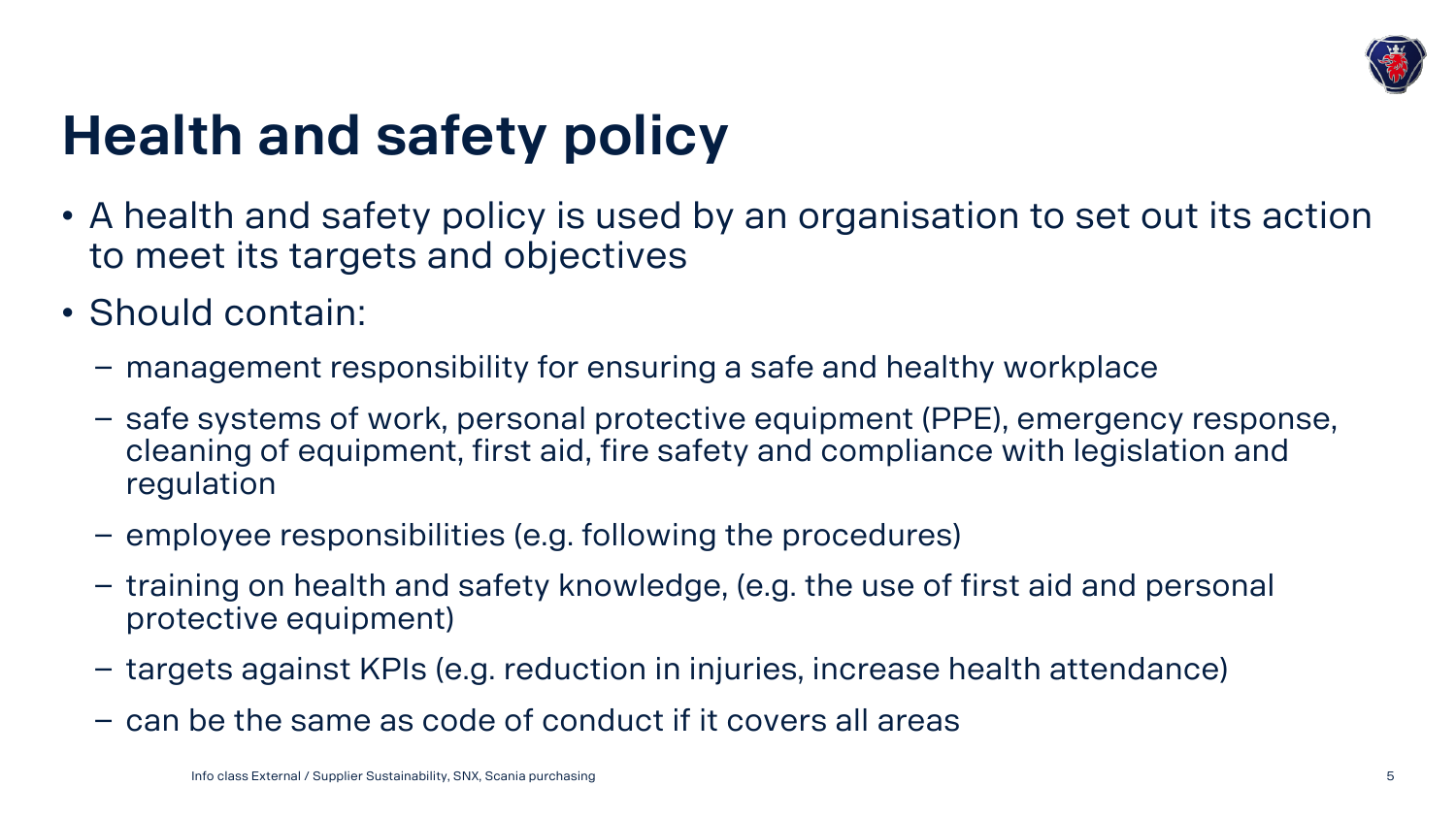

#### **Business ethics policy**

- The Code of Business Conduct or Ethics helps ensure compliance with legal requirements and sets standards of business conduct.
- Should contain:
	- − bribery, gifts and hospitality, anti-corruption, conflicts of interest, whistle-blowing, grievances, disciplinary action and privacy, ethical conduct and compliance with legislation and regulation
	- − a member of the management team that ensures the company meets commitments to business conduct and ethics
	- − employees' responsibilities to uphold the company's core values (including training for employees)
	- − can be the same as code of conduct if it covers all areas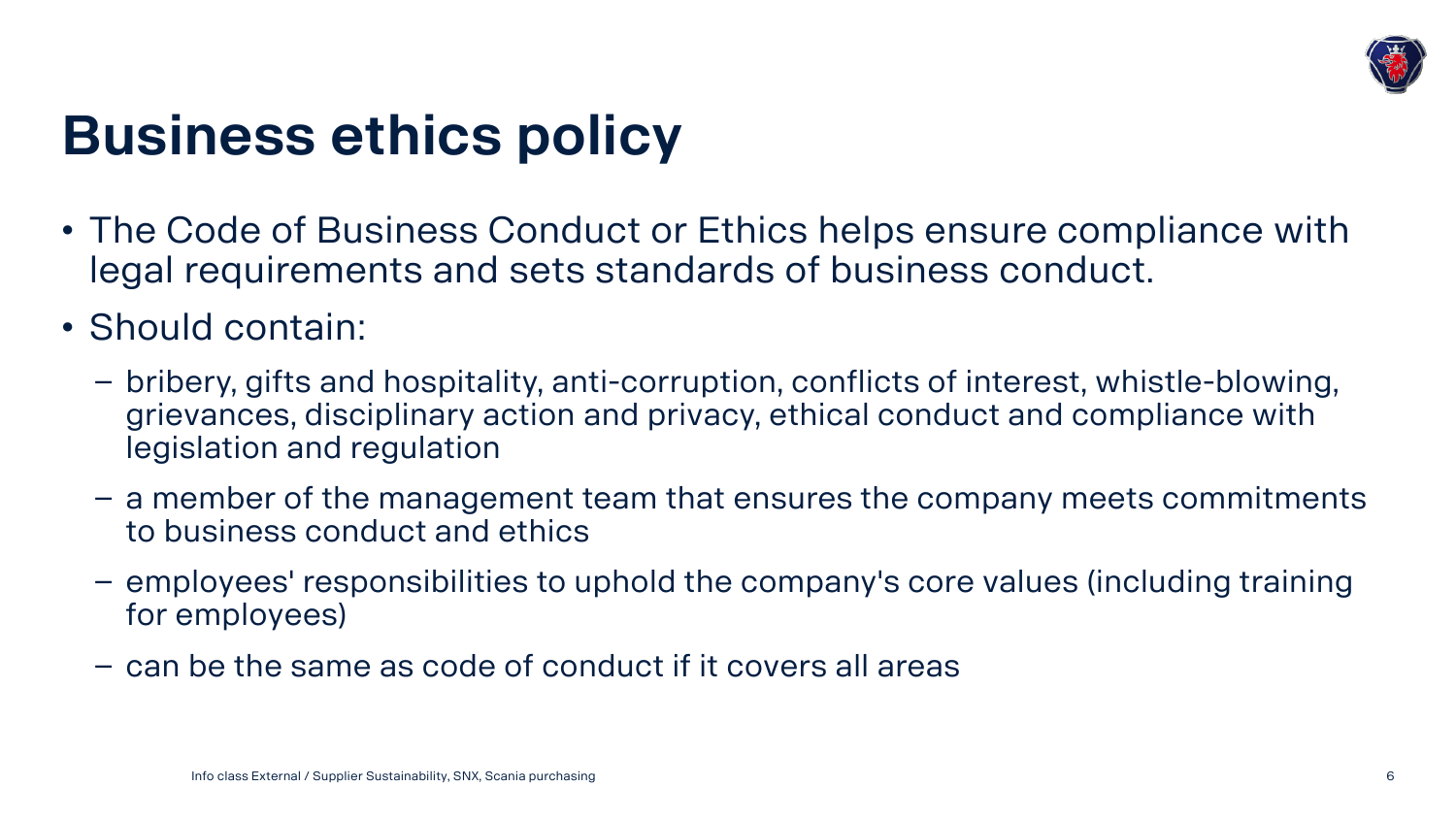

## **Environmental policy**

- An environmental policy states the company's overall intentions and direction relating to its environmental aspects
- Should contain:
	- − air emissions, energy consumption, use of restricted substances and chemical handling, waste management, resource management, biodiversity, water usage and compliance with legislation and regulation
	- − management responsibility for environmental sustainability
	- − employees' responsibilities to adhere to the environmental policy
	- − training and awareness on environmental protection
	- − targets on improving environmental performance